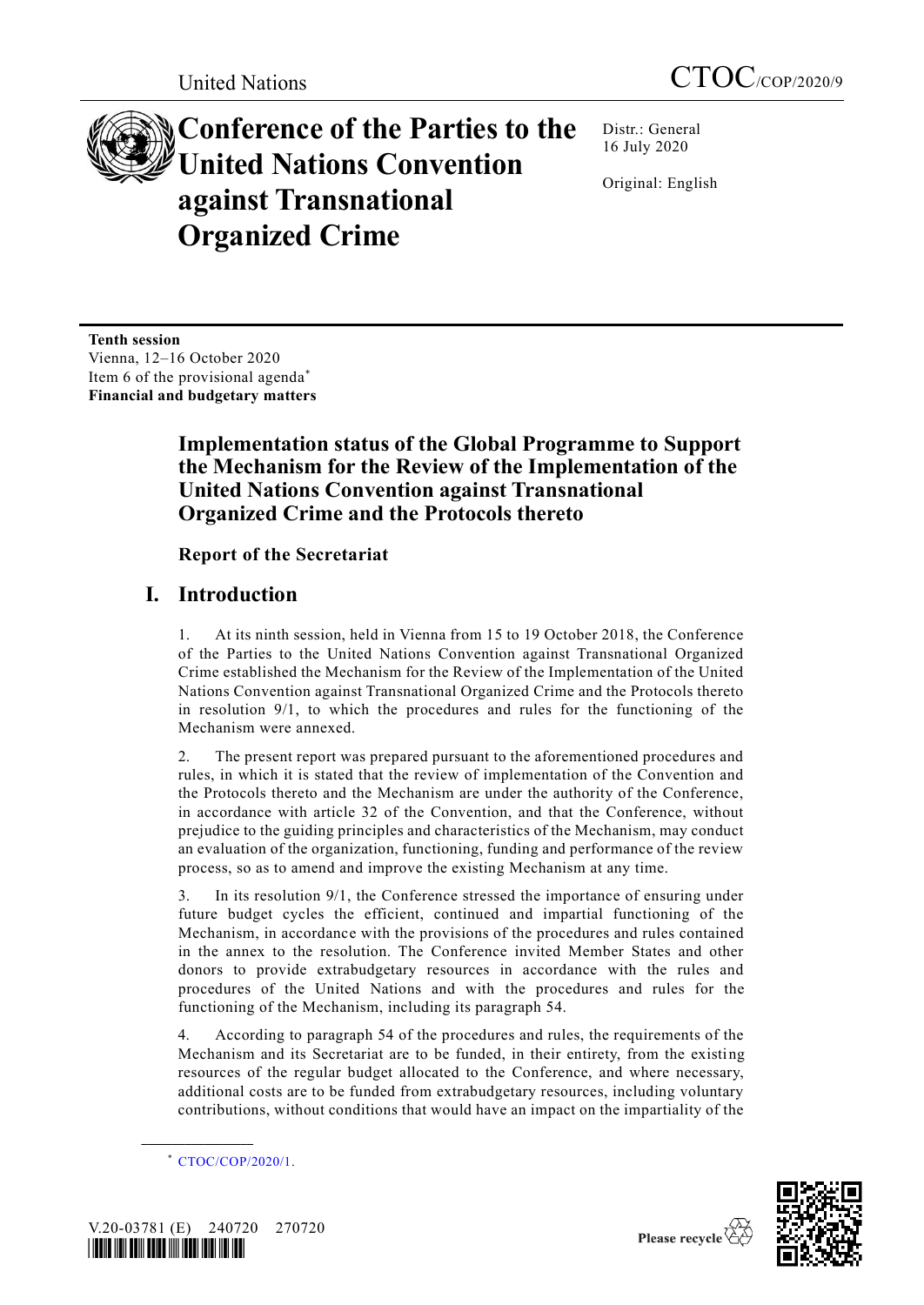Mechanism, to be channelled through a dedicated account to be established by the Secretariat, in accordance with the rules and procedures of the United Nations.

5. In the present report, the Secretariat provides Member States with an update on the financial status of the Global Programme to Support the Mechanism for the Review of the Implementation of the United Nations Convention against Transnational Organized Crime and the Protocols thereto (GLOW97). The Programme was established in March 2019 to ensure the operation of the Mechanism through, inter alia, acceptance, management and usage of extrabudgetary resources, and is managed in accordance with resolution 9/1 and the procedure and rules for the functioning of the Mechanism.

### **II. Status of pledges made to the Global Programme to Support the Mechanism for the Review of the Implementation of the United Nations Convention against Transnational Organized Crime and the Protocols thereto**

6. The Secretariat was requested to prepare for the ninth session of the Conference a statement of financial implications for the draft of resolution 9/1 in which it outlined the minimum resources needed for its implementation, on the basis of standard costs for the year 2018 (CTOC/COP/2018/CRP.3). The Secretariat estima ted that the following additional extrabudgetary resources would be required, given the need for additional administrative, technical and substantive support that could not be fully absorbed within existing capacity:

(a) From year 1 (2019) to year 3 of the operation of the Mechanism, extrabudgetary resources in the amount of \$318,200 per year to cover human resources-related costs;

(b) From year 4 to year 12, extrabudgetary resources in the amount of \$887,600 per year to cover human resources-related costs, and on years 6, 8 and 10, additional extrabudgetary resources in the amount of \$759,200 per year to cover human resources-related costs resulting from the increased workload expected in those years.

7. In addition, it was estimated that extrabudgetary resources in the amount of \$339,600 would be required in year 1 for the development and set-up of a secure module of the knowledge management portal known as Sharing Electronic Resources and Laws on Crime (SHERLOC). It was also estimated that extrabudgetary resources in the amount of \$104,600 per year would be required as of year 2 for maintenance of the software.

8. Lastly, in order to promote fruitful engagement with relevant stakeholders, including non-governmental organizations, and a constructive dialogue on the review process, additional extrabudgetary resources in the amount of \$32,900 per year were estimated to be required to provide for one work month per year of one professional staff at the P-3 level and two work months per year of one General Service (Other level) staff.

| Donor                    | Amount pledged<br>(United States dollars) | Amount collected<br>(United States dollars) |
|--------------------------|-------------------------------------------|---------------------------------------------|
| European Union           | 340 325                                   | 340 325                                     |
| France                   | 113 765                                   | 113 765                                     |
| Germany                  | 225 898                                   | 225 898                                     |
| Italy                    | 556 173                                   | 556 173                                     |
| United States of America | 240 000                                   | 240 000                                     |
| Total                    | 1 476 161                                 | 1 476 161                                   |

9. By 12 June 2020, the following amounts had been pledged to and collected for the Global Programme: